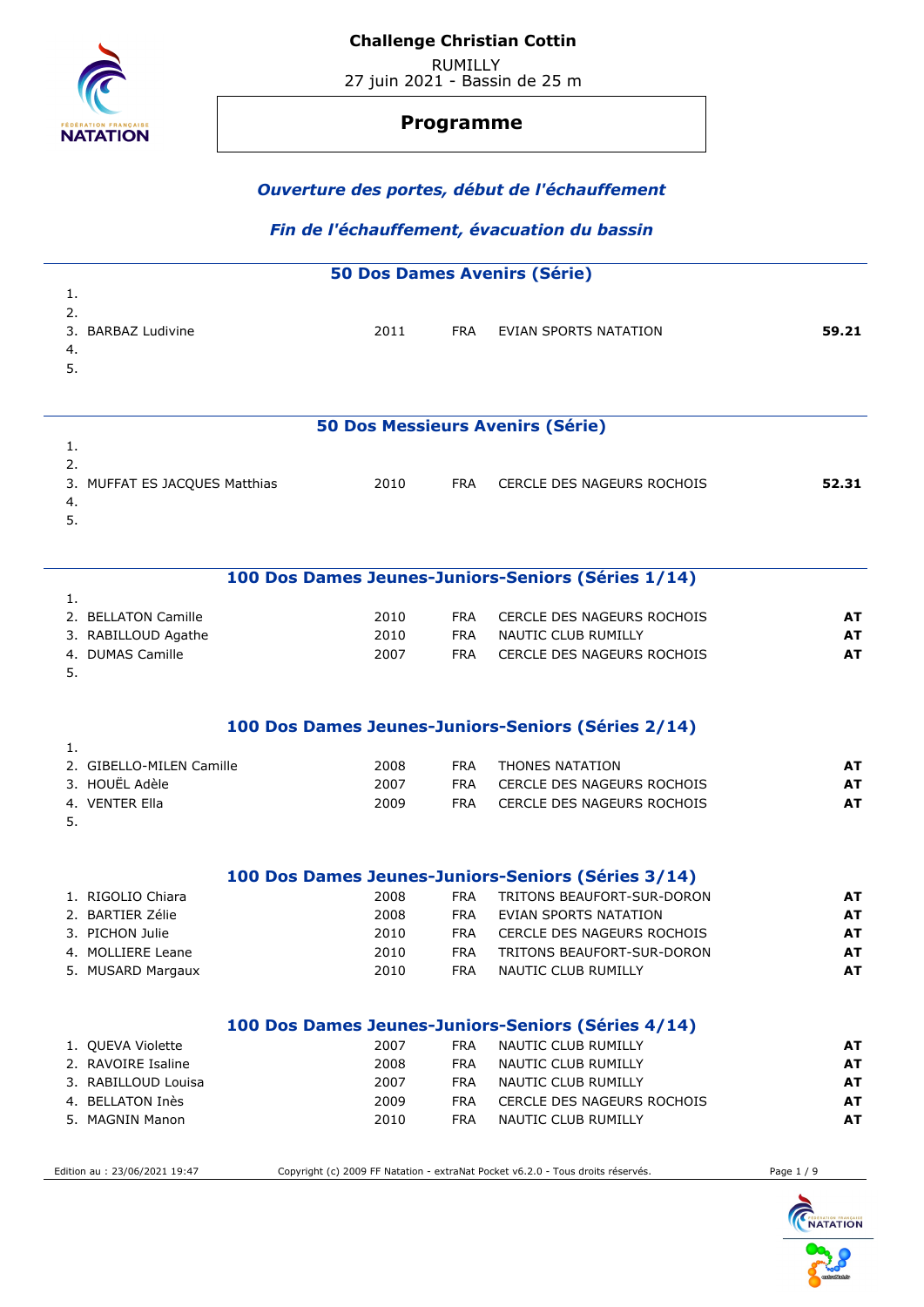

 RUMILLY 27 juin 2021 - Bassin de 25 m

# **Programme**

### **100 Dos Dames Jeunes-Juniors-Seniors (Séries 5/14)**

| 1. RUBIN Lou           | 2008 | <b>FRA</b> | NAUTIC CLUB RUMILLY        | AT |
|------------------------|------|------------|----------------------------|----|
| 2. DE PIERREPONT Freya | 2008 | FRA.       | CN MORZINE                 | AT |
| 3. REFFET Fantine      | 2005 | <b>FRA</b> | TRITONS BEAUFORT-SUR-DORON | AT |
| 4. CHAFFARD Mathilde   | 2010 | <b>FRA</b> | THONES NATATION            | AT |
| 5. POISSON Soline      | 1998 | <b>FRA</b> | CERCLE DES NAGEURS ROCHOIS | AT |

# **100 Dos Dames Jeunes-Juniors-Seniors (Séries 6/14)**

| 1. COTTET DUMOULIN Meline | 2004 | <b>FRA</b> | EVIAN SPORTS NATATION | AT  |
|---------------------------|------|------------|-----------------------|-----|
| 2. BORDY Angela           | 2009 | FRA        | THONES NATATION       | AT. |
| 3. MAISTRE Jeanne         | 2009 | FRA        | ARAVIS NATATION       | AT  |
| 4. DUTRUEL Heidi          | 2007 | <b>FRA</b> | EVIAN SPORTS NATATION | AT  |
| 5. LAMBERT DELRIEU Maëva  | 2009 | FRA        | NAUTIC CLUB RUMILLY   | AT  |

### **100 Dos Dames Jeunes-Juniors-Seniors (Séries 7/14)**

| 1. JUGET Clémence   | 2009 | <b>FRA</b> | NAUTIC CLUB RUMILLY        | AT. |
|---------------------|------|------------|----------------------------|-----|
| 2. DELOR Taina      | 2010 | FRA        | LES DAUPHINS UGINE         | AT. |
| 3. FAUCHER Calistée | 2009 | <b>FRA</b> | NAUTIC CLUB RUMILLY        | AT  |
| 4. OUEVA Céleste    | 2009 | <b>FRA</b> | NAUTIC CLUB RUMILLY        | AT. |
| 5. GRENIER Maddy    | 2010 | FRA        | CERCLE DES NAGEURS ROCHOIS | AT  |

### **100 Dos Dames Jeunes-Juniors-Seniors (Séries 8/14)**

| 1. FOURCADE Chiara         | 2009 | <b>FRA</b> | CN MORZINE                 | AT        |
|----------------------------|------|------------|----------------------------|-----------|
| 2. GIROD Justine           | 2009 | <b>FRA</b> | NAUTIC CLUB RUMILLY        | AT        |
| 3. NECIOLLI Alicia         | 2009 | <b>FRA</b> | TRITONS BEAUFORT-SUR-DORON | <b>AT</b> |
| 4. MOYNE-PICCARD Lily-Rose | 2010 | <b>FRA</b> | CERCLE DES NAGEURS ROCHOIS | AT        |
| 5. DESBIOLLES Alice        | 2009 | <b>FRA</b> | CERCLE DES NAGEURS ROCHOIS | <b>AT</b> |

#### **100 Dos Dames Jeunes-Juniors-Seniors (Séries 9/14)**

| 1. GUIGUES Clea            | 2008 | <b>FRA</b> | TRITONS BEAUFORT-SUR-DORON | 2:33.61 |
|----------------------------|------|------------|----------------------------|---------|
| 2. BONNIER Amélie          | 2007 | <b>FRA</b> | THONES NATATION            | 2:22.19 |
| 3. ALPHONSE Yoline         | 2008 | <b>FRA</b> | CERCLE DES NAGEURS ROCHOIS | 2:20.47 |
| 4. CUISSARD Maëlys         | 2007 | <b>FRA</b> | CERCLE DES NAGEURS ROCHOIS | 2:20.80 |
| 5. PERRILLAT BOTTONET Anna | 2008 | <b>FRA</b> | ARAVIS NATATION            | 2:25.46 |
|                            |      |            |                            |         |

### **100 Dos Dames Jeunes-Juniors-Seniors (Séries 10/14)**

| 1. COTTET-DUMOULIN Aurélie  | 2006 | FRA | CN MORZINE                 | 2:07.60 |
|-----------------------------|------|-----|----------------------------|---------|
| 2. BICHET Fanny             | 2005 | FRA | NAUTIC CLUB RUMILLY        | 2:03.21 |
| 3. ANGELLOZ-NICOUD Mathilde | 2003 | FRA | THONES NATATION            | 1:48.00 |
| 4. MERMILLOD-BLONDIN Evie   | 2007 | FRA | THONES NATATION            | 1:56.86 |
| 5. LE GOUHINEC Mahée        | 2010 | FRA | CERCLE DES NAGEURS ROCHOIS | 2:06.33 |

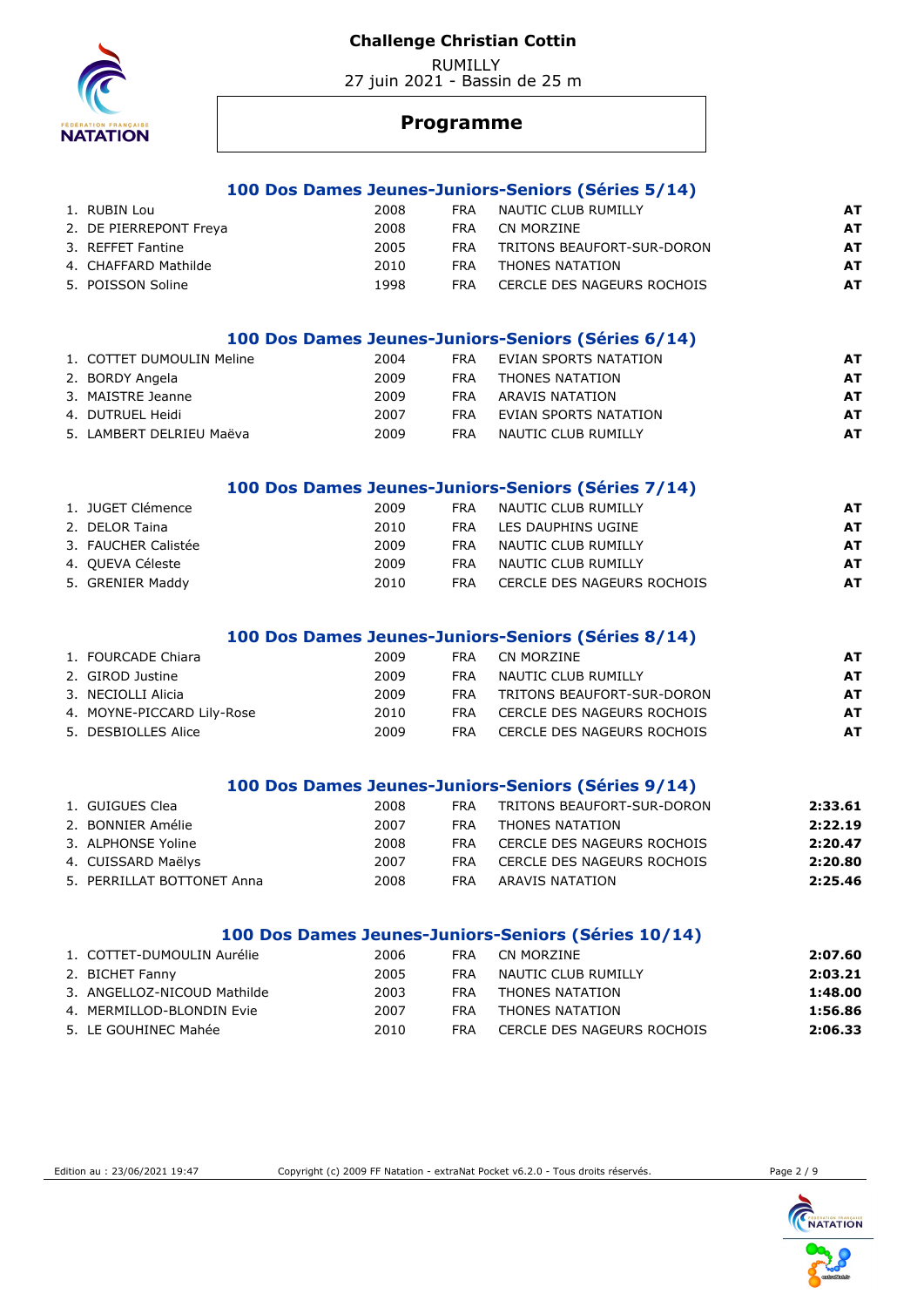RUMILLY 27 juin 2021 - Bassin de 25 m



## **Programme**

### **100 Dos Dames Jeunes-Juniors-Seniors (Séries 11/14)**

| 1. FOURNIER Holly        | 2007 | <b>FRA</b> | EVIAN SPORTS NATATION      | 1:46.41 |
|--------------------------|------|------------|----------------------------|---------|
| 2. MURAT Justine         | 2008 | <b>FRA</b> | TRITONS BEAUFORT-SUR-DORON | 1:37.47 |
| 3. GAUTHIER Marion       | 2003 | <b>FRA</b> | EVIAN SPORTS NATATION      | 1:35.92 |
| 4. LAMBERT DELRIEU Anaïs | 2006 | <b>FRA</b> | NAUTIC CLUB RUMILLY        | 1:36.01 |
| 5. OHL Marine            | 2006 | <b>FRA</b> | EVIAN SPORTS NATATION      | 1:38.56 |

## **100 Dos Dames Jeunes-Juniors-Seniors (Séries 12/14)**

| 1. JEFFERIES Mathilde | 2005 | FRA.       | CN MORZINE                 | 1:35.22 |
|-----------------------|------|------------|----------------------------|---------|
| 2. FRANCIS Léane      | 2006 | <b>FRA</b> | CERCLE DES NAGEURS ROCHOIS | 1:34.25 |
| 3. MENU Lilou         | 2004 | FRA        | EVIAN SPORTS NATATION      | 1:31.79 |
| 4. ROLLAND Ophélie    | 2003 | <b>FRA</b> | NAUTIC CLUB RUMILLY        | 1:33.14 |
| 5. CHAFFARD Clémence  | 2007 | FRA.       | THONES NATATION            | 1:34.47 |

#### **100 Dos Dames Jeunes-Juniors-Seniors (Séries 13/14)**

| 1. CORDEAU Lana      | 2004 | <b>FRA</b> | NAUTIC CLUB RUMILLY        | 1:31.74 |
|----------------------|------|------------|----------------------------|---------|
| 2. MCARTHUR Izzy     | 2008 | FRA        | CN MORZINE                 | 1:30.28 |
| 3. METRAL Lou        | 2006 | FRA        | NAUTIC CLUB RUMILLY        | 1:26.08 |
| 4. FOUSSADIER Oriane | 2001 | FRA        | CERCLE DES NAGEURS ROCHOIS | 1:29.37 |
| 5. MILLET Solène     | 2003 | FRA        | EVIAN SPORTS NATATION      | 1:30.46 |

### **100 Dos Dames Jeunes-Juniors-Seniors (Séries 14/14)**

| 1. PANIZ Paola      | 2004 | FRA | CN LA VANOISE                | 1:22.82 |
|---------------------|------|-----|------------------------------|---------|
| 2. NECIOLLI Candice | 2006 | FRA | LES DAUPHINS UGINE           | 1:21.91 |
| 3. MARACINE Andrea  | 2004 | FRA | CN LA VANOISE                | 1:15.34 |
| 4. HAOULI Loubna    | 2005 | FRA | CN LA VANOISE                | 1:17.04 |
| 5. NEVEU Adèle      | 2003 | FRA | TARENTAISE NATATION LE MOREL | 1:22.36 |

### **100 Dos Messieurs Jeunes-Juniors-Seniors (Séries 1/9)**

| 2. LEVET Hyacinte      | 2009 | <b>FRA</b> | CERCLE DES NAGEURS ROCHOIS | AT |
|------------------------|------|------------|----------------------------|----|
| 3. MANCEAU-BARON Bjorn | 2009 | <b>FRA</b> | THONES NATATION            | AT |
| 4. BICHET Tristan      | 2009 | <b>FRA</b> | NAUTIC CLUB RUMILLY        | AT |
| 5. CHICOUARD Hugo      | 2008 | <b>FRA</b> | THONES NATATION            | AT |

#### **100 Dos Messieurs Jeunes-Juniors-Seniors (Séries 2/9)**

| 1. BENAYAD Monsef   | 2006 | FRA  | NAUTIC CLUB RUMILLY        | AT        |
|---------------------|------|------|----------------------------|-----------|
| 2. JOSSELIN Victor  | 2008 | FRA. | CERCLE DES NAGEURS ROCHOIS | AT        |
| 3. METRAL Alexandre | 2009 | FRA  | CERCLE DES NAGEURS ROCHOIS | <b>AT</b> |
| 4. LEMAITRE Thomas  | 2007 | FRA  | CERCLE DES NAGEURS ROCHOIS | AT        |
| 5. ALOGAN Erol      | 2008 | FRA  | THONES NATATION            | <b>AT</b> |

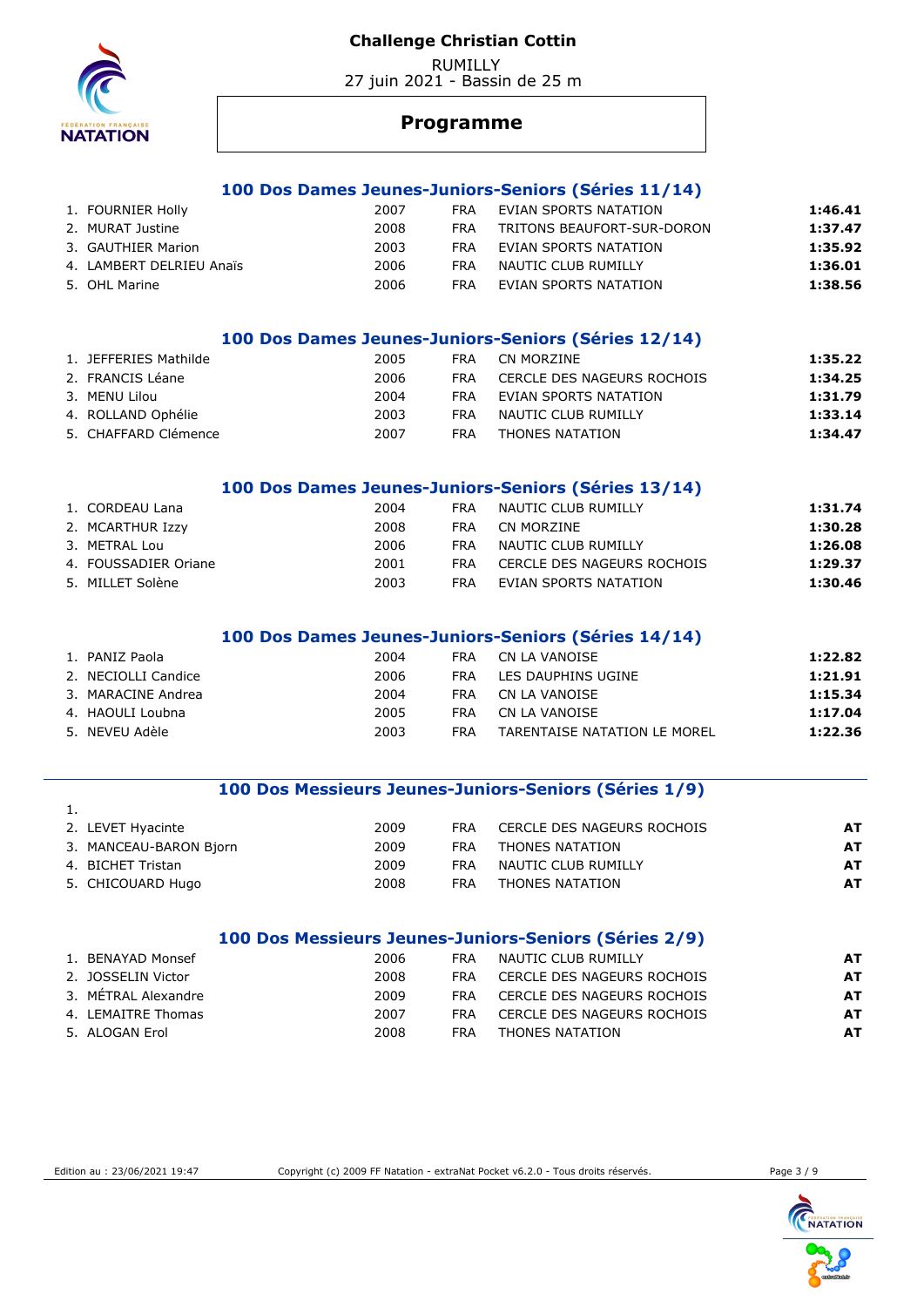RUMILLY 27 juin 2021 - Bassin de 25 m



## **Programme**

#### **100 Dos Messieurs Jeunes-Juniors-Seniors (Séries 3/9)**

| 1. MUNOZ-VANNEUFVILLE Gaël | 2007 | FRA        | CERCLE DES NAGEURS ROCHOIS | AT |
|----------------------------|------|------------|----------------------------|----|
| 2. GRILLET PAYSAN Titouan  | 2009 | <b>FRA</b> | EVIAN SPORTS NATATION      | AT |
| 3. LAFOND Mae              | 2009 | FRA        | NAUTIC CLUB RUMILLY        | AT |
| 4. MAGNIN Léo              | 2008 | <b>FRA</b> | NAUTIC CLUB RUMILLY        | AT |
| 5. CURTO Hyppolyte         | 2006 | FRA        | EVIAN SPORTS NATATION      | AT |

### **100 Dos Messieurs Jeunes-Juniors-Seniors (Séries 4/9)**

| 1. BRUGERE Florian        | 2008 | <b>FRA</b> | NAUTIC CLUB RUMILLY        | AT  |
|---------------------------|------|------------|----------------------------|-----|
| 2. LAVERRIERE Théo        | 2007 | <b>FRA</b> | CERCLE DES NAGEURS ROCHOIS | AT  |
| 3. BENAYAD Nadyr          | 2008 | <b>FRA</b> | NAUTIC CLUB RUMILLY        | AT  |
| 4. BOCHATON Thomas        | 1995 | <b>FRA</b> | EVIAN SPORTS NATATION      | AT. |
| 5. ANGELLOZ-NICOUD Arthur | 2006 | <b>FRA</b> | THONES NATATION            | AT. |
|                           |      |            |                            |     |

#### **100 Dos Messieurs Jeunes-Juniors-Seniors (Séries 5/9)**

| 1. FRANCIS Titouan | 2009 | <b>FRA</b> | CERCLE DES NAGEURS ROCHOIS | <b>AT</b> |
|--------------------|------|------------|----------------------------|-----------|
| 2. GIROUD Mathéo   | 2007 | <b>FRA</b> | NAUTIC CLUB RUMILLY        | 2:35.76   |
| 3. TISSOT Esteban  | 2007 | <b>FRA</b> | THONES NATATION            | 2:01.04   |
| 4. MUSARD Hugo     | 2007 | <b>FRA</b> | NAUTIC CLUB RUMILLY        | 2:19.28   |
| 5. VIDAL Raphael   | 2008 | <b>FRA</b> | NAUTIC CLUB RUMILLY        | AT        |

#### **100 Dos Messieurs Jeunes-Juniors-Seniors (Séries 6/9)**

| 1. CHAMIOT-CLERC Baptiste | 2006 | <b>FRA</b> | TRITONS BEAUFORT-SUR-DORON | 1:52.73 |
|---------------------------|------|------------|----------------------------|---------|
| 2. THOIRAIN Lilian        | 2008 | <b>FRA</b> | TRITONS BEAUFORT-SUR-DORON | 1:48.78 |
| 3. TORRISI Noa            | 2004 | FRA.       | NAUTIC CLUB RUMILLY        | 1:42.94 |
| 4. PICHON Antonin         | 2007 | <b>FRA</b> | CERCLE DES NAGEURS ROCHOIS | 1:43.02 |
| 5. GIROD Thibault         | 2006 | <b>FRA</b> | NAUTIC CLUB RUMILLY        | 1:51.20 |

#### **100 Dos Messieurs Jeunes-Juniors-Seniors (Séries 7/9)**

| 1. CHANTRAINE Benjamin | 2005 | <b>FRA</b> | THONES NATATION            | 1:42.45 |
|------------------------|------|------------|----------------------------|---------|
| 2. SVEJENTSEV Romain   | 2007 | <b>FRA</b> | THONES NATATION            | 1:33.68 |
| 3. CHANEL Cyril        | 2005 | <b>FRA</b> | NAUTIC CLUB RUMILLY        | 1:30.84 |
| 4. DEROMA Gabriel      | 2005 | <b>FRA</b> | NAUTIC CLUB RUMILLY        | 1:31.47 |
| 5. MOYNE PICARD Jules  | 2006 | <b>FRA</b> | CERCLE DES NAGEURS ROCHOIS | 1:38.55 |
|                        |      |            |                            |         |

## **100 Dos Messieurs Jeunes-Juniors-Seniors (Séries 8/9)**

| 1. THOIRAIN Enzo     | 2004 | FRA        | TRITONS BEAUFORT-SUR-DORON | 1:29.56 |
|----------------------|------|------------|----------------------------|---------|
| 2. MAISTRE Joseph    | 2005 | <b>FRA</b> | ARAVIS NATATION            | 1:24.71 |
| 3. JEFFERIES Jacques | 2002 | FRA.       | CN MORZINE                 | 1:22.51 |
| 4. MARULIER Etienne  | 2003 | FRA        | EVIAN SPORTS NATATION      | 1:22.90 |
| 5. BARZNICA Francis  | 1966 | <b>FRA</b> | THONES NATATION            | 1:28.00 |

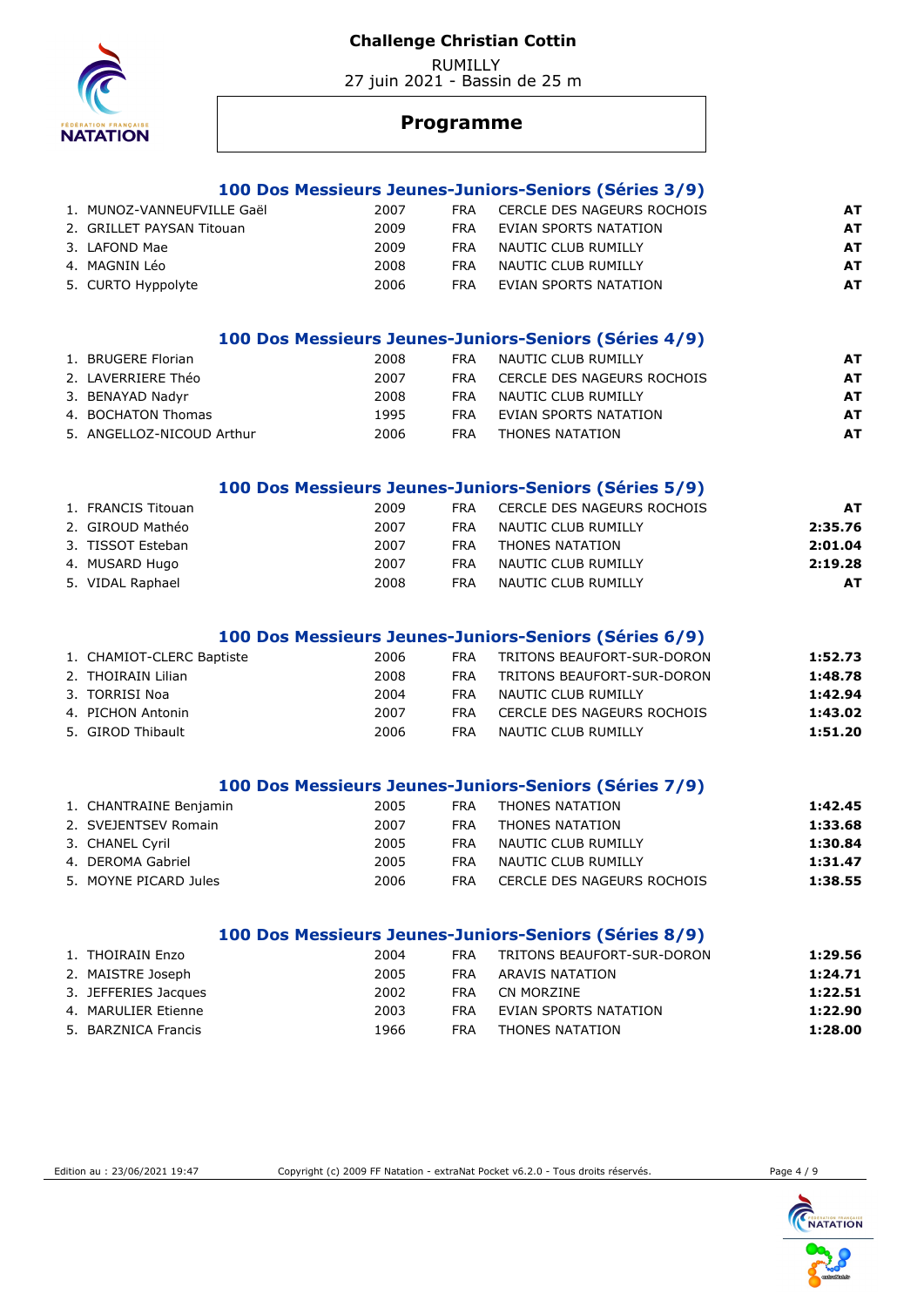RUMILLY 27 juin 2021 - Bassin de 25 m



1.

1.

## **Programme**

#### **100 Dos Messieurs Jeunes-Juniors-Seniors (Séries 9/9)**

| 1. DUCRETTET Matthieu     | 2002 | FRA | EVIAN SPORTS NATATION      | 1:22.33 |
|---------------------------|------|-----|----------------------------|---------|
| 2. ROUX Mattéo            | 2003 | FRA | EVIAN SPORTS NATATION      | 1:18.56 |
| 3. BARON Baptiste         | 2003 | FRA | THONES NATATION            | 1:05.94 |
| 4. METRAL Robin           | 2003 | FRA | NAUTIC CLUB RUMILLY        | 1:15.14 |
| 5. ESPANA JIMENEZ Vincent | 2005 | FRA | CERCLE DES NAGEURS ROCHOIS | 1:19.68 |

| <b>50 Brasse Dames (Série)</b> |      |            |                       |         |  |  |  |
|--------------------------------|------|------------|-----------------------|---------|--|--|--|
|                                |      |            |                       |         |  |  |  |
| 2.                             |      |            |                       |         |  |  |  |
| 3. BARBAZ Ludivine             | 2011 | <b>FRA</b> | EVIAN SPORTS NATATION | 1:13.66 |  |  |  |
| -4.                            |      |            |                       |         |  |  |  |
| 5.                             |      |            |                       |         |  |  |  |

### **50 Brasse Messieurs Avenirs (Série)**

| 3. MUFFAT ES JACQUES Matthias | 2010 | <b>FRA</b> | CERCLE DES NAGEURS ROCHOIS |  |
|-------------------------------|------|------------|----------------------------|--|
| -4.                           |      |            |                            |  |
| <u>.</u>                      |      |            |                            |  |

# **100 Brasse Dames Jeunes-Juniors-Seniors (Séries 1/15)**

| 2. GAUTHIER Marion | 2003 | <b>FRA</b> | EVIAN SPORTS NATATION      |    |
|--------------------|------|------------|----------------------------|----|
| 3. GRENIER Maddy   | 2010 | FRA        | CERCLE DES NAGEURS ROCHOIS | AT |
| 4. JUGET Clémence  | 2009 | <b>FRA</b> | NAUTIC CLUB RUMILLY        |    |
|                    |      |            |                            |    |

### **100 Brasse Dames Jeunes-Juniors-Seniors (Séries 2/15)**

| 2. FAUCHER Calistée | 2009 | <b>FRA</b> | NAUTIC CLUB RUMILLY        | AT |
|---------------------|------|------------|----------------------------|----|
| 3. DESBIOLLES Alice | 2009 | <b>FRA</b> | CERCLE DES NAGEURS ROCHOIS | AT |
| 4. FOURCADE Chiara  | 2009 | FRA.       | CN MORZINE                 | AT |
| 5. QUEVA Céleste    | 2009 | FRA        | NAUTIC CLUB RUMILLY        | AT |

#### **100 Brasse Dames Jeunes-Juniors-Seniors (Séries 3/15)**

| 1. GIROD Justine           | 2009 | <b>FRA</b> | NAUTIC CLUB RUMILLY        | AT. |
|----------------------------|------|------------|----------------------------|-----|
| 2. LEVET Caroline          | 1974 | FRA        | CERCLE DES NAGEURS ROCHOIS | AT  |
| 3. MOYNE-PICCARD Lily-Rose | 2010 | FRA        | CERCLE DES NAGEURS ROCHOIS | AT  |
| 4. MENU Lilou              | 2004 | FRA        | EVIAN SPORTS NATATION      | AT  |
| 5. FOURNIER Holly          | 2007 | FRA        | EVIAN SPORTS NATATION      | AT  |
|                            |      |            |                            |     |

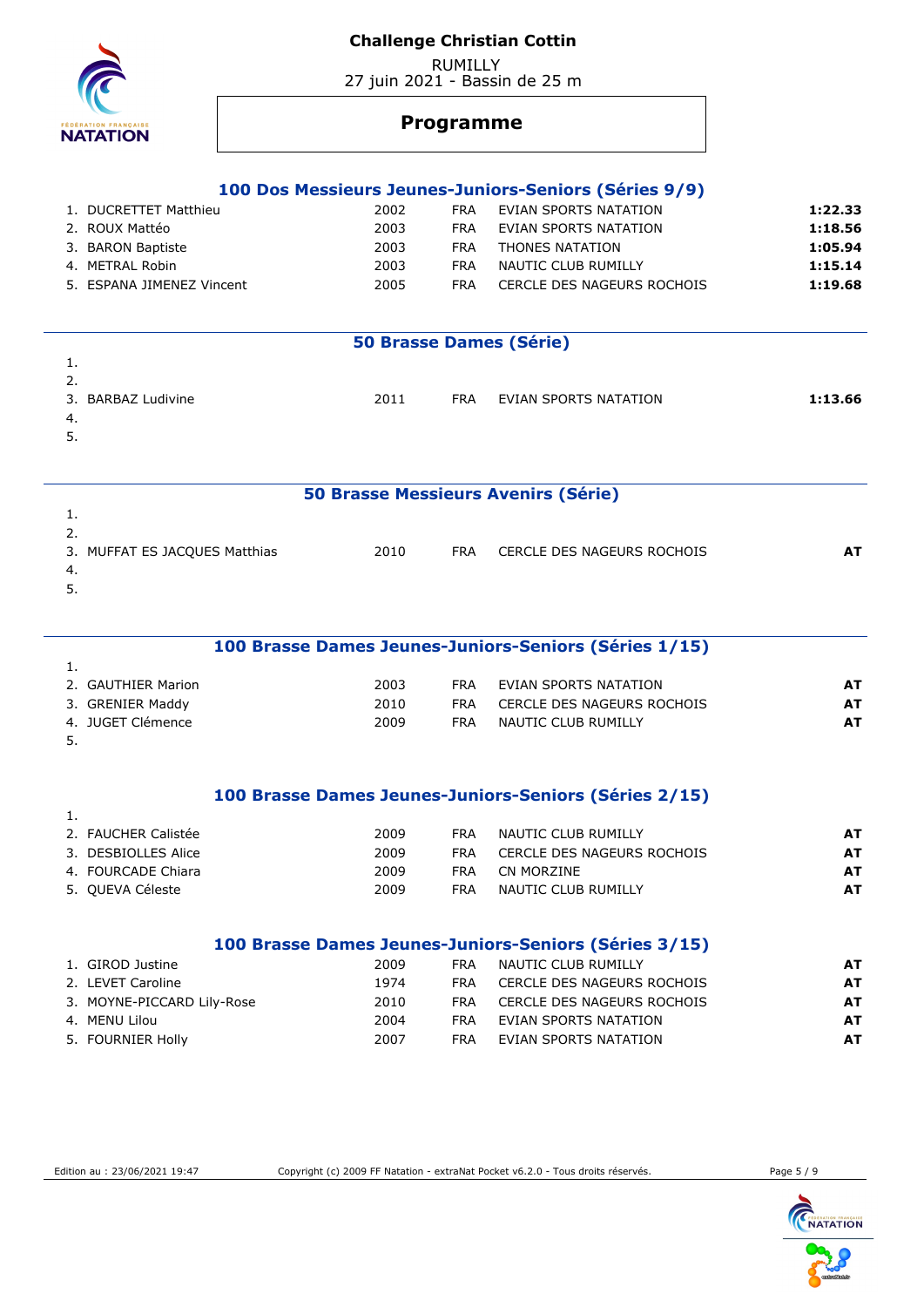RUMILLY 27 juin 2021 - Bassin de 25 m



## **Programme**

#### **100 Brasse Dames Jeunes-Juniors-Seniors (Séries 4/15)**

| 1. NECIOLLI Alicia   | 2009 | FRA        | TRITONS BEAUFORT-SUR-DORON | AT |
|----------------------|------|------------|----------------------------|----|
| 2. BELLATON Camille  | 2010 | <b>FRA</b> | CERCLE DES NAGEURS ROCHOIS | AT |
| 3. LE GOUHINEC Mahée | 2010 | <b>FRA</b> | CERCLE DES NAGEURS ROCHOIS | AT |
| 4. BRASIER Lisa      | 2007 | <b>FRA</b> | CERCLE DES NAGEURS ROCHOIS | AT |
| 5. DUTRUEL Zali      | 2010 | <b>FRA</b> | EVIAN SPORTS NATATION      | AT |

### **100 Brasse Dames Jeunes-Juniors-Seniors (Séries 5/15)**

| 1. RABILLOUD Agathe | 2010 | <b>FRA</b> | NAUTIC CLUB RUMILLY        | AT |
|---------------------|------|------------|----------------------------|----|
| 2. CUISSARD Eloïse  | 2009 | <b>FRA</b> | CERCLE DES NAGEURS ROCHOIS | AT |
| 3. OHL Marine       | 2006 | <b>FRA</b> | EVIAN SPORTS NATATION      | AT |
| 4. HOUËL Adèle      | 2007 | <b>FRA</b> | CERCLE DES NAGEURS ROCHOIS | AT |
| 5. NOLIN Celena     | 2006 | <b>FRA</b> | CERCLE DES NAGEURS ROCHOIS | AT |
|                     |      |            |                            |    |

#### **100 Brasse Dames Jeunes-Juniors-Seniors (Séries 6/15)**

| 1. MUSARD Margaux       | 2010 | <b>FRA</b> | NAUTIC CLUB RUMILLY        | AT |
|-------------------------|------|------------|----------------------------|----|
| 2. CHAMIOT-CLERC Coline | 2003 | FRA        | TRITONS BEAUFORT-SUR-DORON | AT |
| 3. PICHON Julie         | 2010 | <b>FRA</b> | CERCLE DES NAGEURS ROCHOIS | AT |
| 4. BURNET Laura         | 2010 | FRA        | ARAVIS NATATION            | AT |
| 5. MOLLIERE Leane       | 2010 | FRA        | TRITONS BEAUFORT-SUR-DORON | AT |

### **100 Brasse Dames Jeunes-Juniors-Seniors (Séries 7/15)**

| 1. MAGNIN Manon      | 2010 | <b>FRA</b> | NAUTIC CLUB RUMILLY        | AT |
|----------------------|------|------------|----------------------------|----|
| 2. RABILLOUD Louisa  | 2007 | FRA        | NAUTIC CLUB RUMILLY        | AT |
| 3. REFFET Fantine    | 2005 | <b>FRA</b> | TRITONS BEAUFORT-SUR-DORON | AT |
| 4. CHAFFARD Mathilde | 2010 | FRA        | THONES NATATION            | AT |
| 5. BELLATON Inès     | 2009 | FRA        | CERCLE DES NAGEURS ROCHOIS | AT |

#### **100 Brasse Dames Jeunes-Juniors-Seniors (Séries 8/15)**

| 1. LAMBERT DELRIEU Maëva | 2009 | <b>FRA</b> | NAUTIC CLUB RUMILLY        | AT      |
|--------------------------|------|------------|----------------------------|---------|
| 2. RUBIN Lou             | 2008 | <b>FRA</b> | NAUTIC CLUB RUMILLY        | 2:41.95 |
| 3. RIGOLIO Chiara        | 2008 | <b>FRA</b> | TRITONS BEAUFORT-SUR-DORON | 2:28.39 |
| 4. GUIGUES Clea          | 2008 | <b>FRA</b> | TRITONS BEAUFORT-SUR-DORON | 2:35.08 |
| 5. BORDY Angela          | 2009 | <b>FRA</b> | THONES NATATION            | AT      |
|                          |      |            |                            |         |

#### **100 Brasse Dames Jeunes-Juniors-Seniors (Séries 9/15)**

| 1. RAVOIRE Isaline         | 2008 | FRA | NAUTIC CLUB RUMILLY        | 2:22.65 |
|----------------------------|------|-----|----------------------------|---------|
| 2. PERRILLAT BOTTONET Anna | 2008 | FRA | ARAVIS NATATION            | 2:12.27 |
| 3. DUTRUEL Heidi           | 2007 | FRA | EVIAN SPORTS NATATION      | 2:07.53 |
| 4. BONNIER Amélie          | 2007 | FRA | THONES NATATION            | 2:10.68 |
| 5. CUISSARD Maëlys         | 2007 | FRA | CERCLE DES NAGEURS ROCHOIS | 2:13.22 |

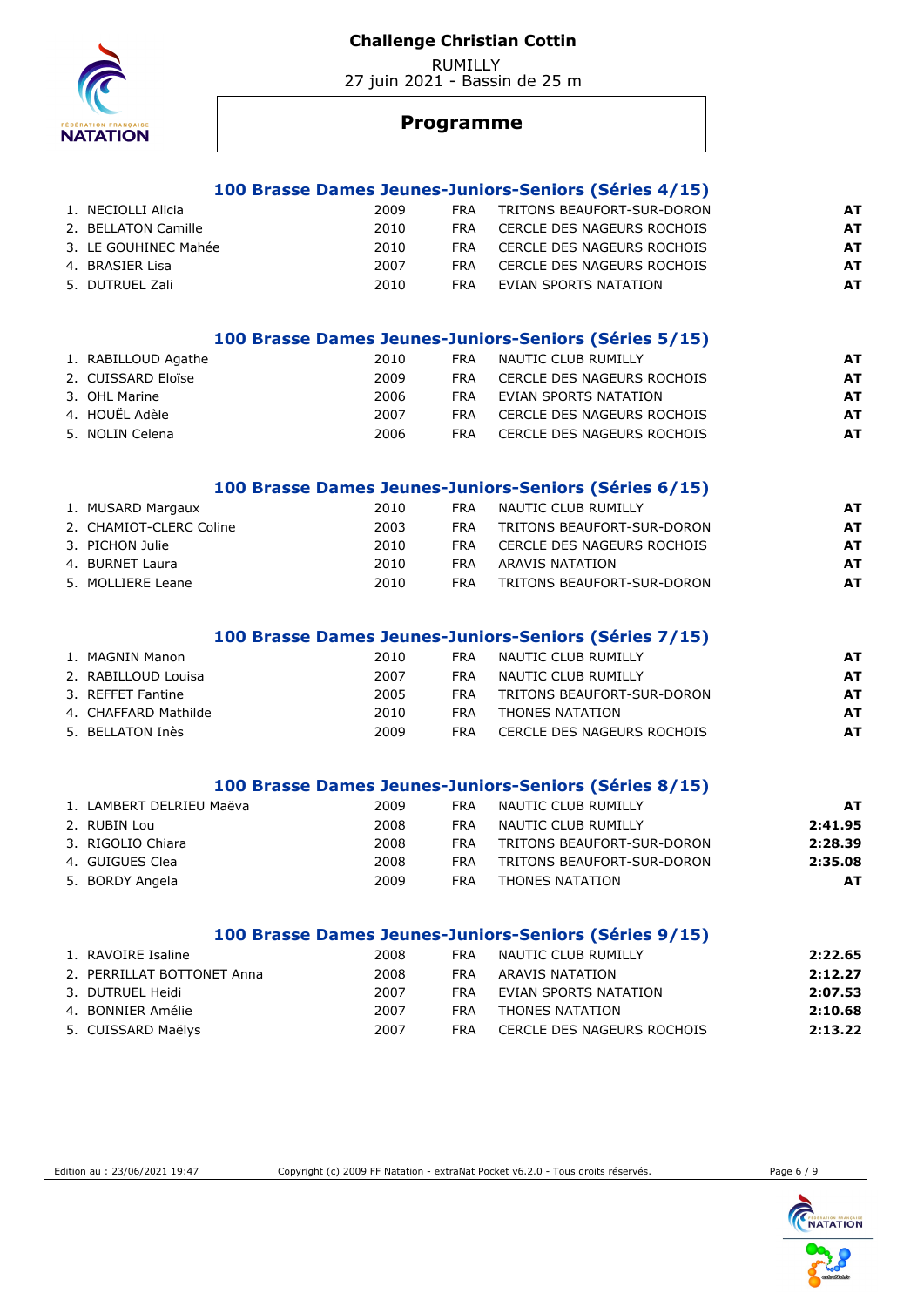RUMILLY 27 juin 2021 - Bassin de 25 m



## **Programme**

#### **100 Brasse Dames Jeunes-Juniors-Seniors (Séries 10/15)**

| 1. MANGOT Cécile          | 2006 | <b>FRA</b> | CERCLE DES NAGEURS ROCHOIS | 2:04.83 |
|---------------------------|------|------------|----------------------------|---------|
| 2. BICHET Fanny           | 2005 | <b>FRA</b> | NAUTIC CLUB RUMILLY        | 2:00.98 |
| 3. ALPHONSE Yoline        | 2008 | FRA        | CERCLE DES NAGEURS ROCHOIS | 2:00.58 |
| 4. SAVA Angelina          | 1997 | <b>FRA</b> | CERCLE DES NAGEURS ROCHOIS | 2:00.91 |
| 5. MERMILLOD-BLONDIN Evie | 2007 | <b>FRA</b> | THONES NATATION            | 2:04.06 |

#### **100 Brasse Dames Jeunes-Juniors-Seniors (Séries 11/15)**

| 1. MURAT Justine         | 2008 | FRA        | TRITONS BEAUFORT-SUR-DORON | 1:58.02 |
|--------------------------|------|------------|----------------------------|---------|
| 2. GIBELLO-MILEN Camille | 2008 | FRA        | THONES NATATION            | 1:55.80 |
| 3. QUEVA Violette        | 2007 | <b>FRA</b> | NAUTIC CLUB RUMILLY        | 1:54.66 |
| 4. BARTIER Zélie         | 2008 | <b>FRA</b> | EVIAN SPORTS NATATION      | 1:55.77 |
| 5. DELOR Taina           | 2010 | FRA        | LES DAUPHINS UGINE         | 1:55.85 |

#### **100 Brasse Dames Jeunes-Juniors-Seniors (Séries 12/15)**

| 1. NEVEU Adèle           | 2003 | <b>FRA</b> | TARENTAISE NATATION LE MOREL | 1:52.19 |
|--------------------------|------|------------|------------------------------|---------|
| 2. MCARTHUR Izzy         | 2008 | FRA.       | CN MORZINE                   | 1:49.75 |
| 3. CORDEAU Lana          | 2004 | <b>FRA</b> | NAUTIC CLUB RUMILLY          | 1:48.72 |
| 4. ROLLAND Ophélie       | 2003 | <b>FRA</b> | NAUTIC CLUB RUMILLY          | 1:49.22 |
| 5. LAMBERT DELRIEU Anaïs | 2006 | <b>FRA</b> | NAUTIC CLUB RUMILLY          | 1:50.87 |

### **100 Brasse Dames Jeunes-Juniors-Seniors (Séries 13/15)**

| 1. ANGELLOZ-NICOUD Mathilde | 2003 | FRA        | THONES NATATION            | 1:44.72 |
|-----------------------------|------|------------|----------------------------|---------|
| 2. JEFFERIES Mathilde       | 2005 | <b>FRA</b> | CN MORZINE                 | 1:44.45 |
| 3. BARONE Camille           | 2005 | <b>FRA</b> | ARAVIS NATATION            | 1:42.74 |
| 4. METRAL Lou               | 2006 | FRA        | NAUTIC CLUB RUMILLY        | 1:43.70 |
| 5. DUMAS Camille            | 2007 | FRA        | CERCLE DES NAGEURS ROCHOIS | 1:44.56 |

#### **100 Brasse Dames Jeunes-Juniors-Seniors (Séries 14/15)**

| 1. MILLET Solène           | 2003 | <b>FRA</b> | EVIAN SPORTS NATATION      | 1:42.34 |
|----------------------------|------|------------|----------------------------|---------|
| 2. CHAFFARD Clémence       | 2007 | <b>FRA</b> | THONES NATATION            | 1:40.85 |
| 3. FOUSSADIER Oriane       | 2001 | FRA        | CERCLE DES NAGEURS ROCHOIS | 1:39.51 |
| 4. HAOULI Loubna           | 2005 | <b>FRA</b> | CN LA VANOISE              | 1:40.35 |
| 5. COTTET-DUMOULIN Aurélie | 2006 | FRA        | CN MORZINE                 | 1:41.94 |
|                            |      |            |                            |         |

### **100 Brasse Dames Jeunes-Juniors-Seniors (Séries 15/15)**

| 1. COTTET DUMOULIN Meline   | 2004 | FRA  | EVIAN SPORTS NATATION      | 1:37.28 |
|-----------------------------|------|------|----------------------------|---------|
| 2. PANIZ Paola              | 2004 | FRA  | CN LA VANOISE              | 1:36.76 |
| 3. POISSON Soline           | 1998 | FRA. | CERCLE DES NAGEURS ROCHOIS | 1:28.90 |
| 4. PERRILLAT BOTTONET Manon | 2005 | FRA  | ARAVIS NATATION            | 1:34.65 |
| 5. MARACINE Andrea          | 2004 | FRA  | CN LA VANOISE              | 1:36.80 |

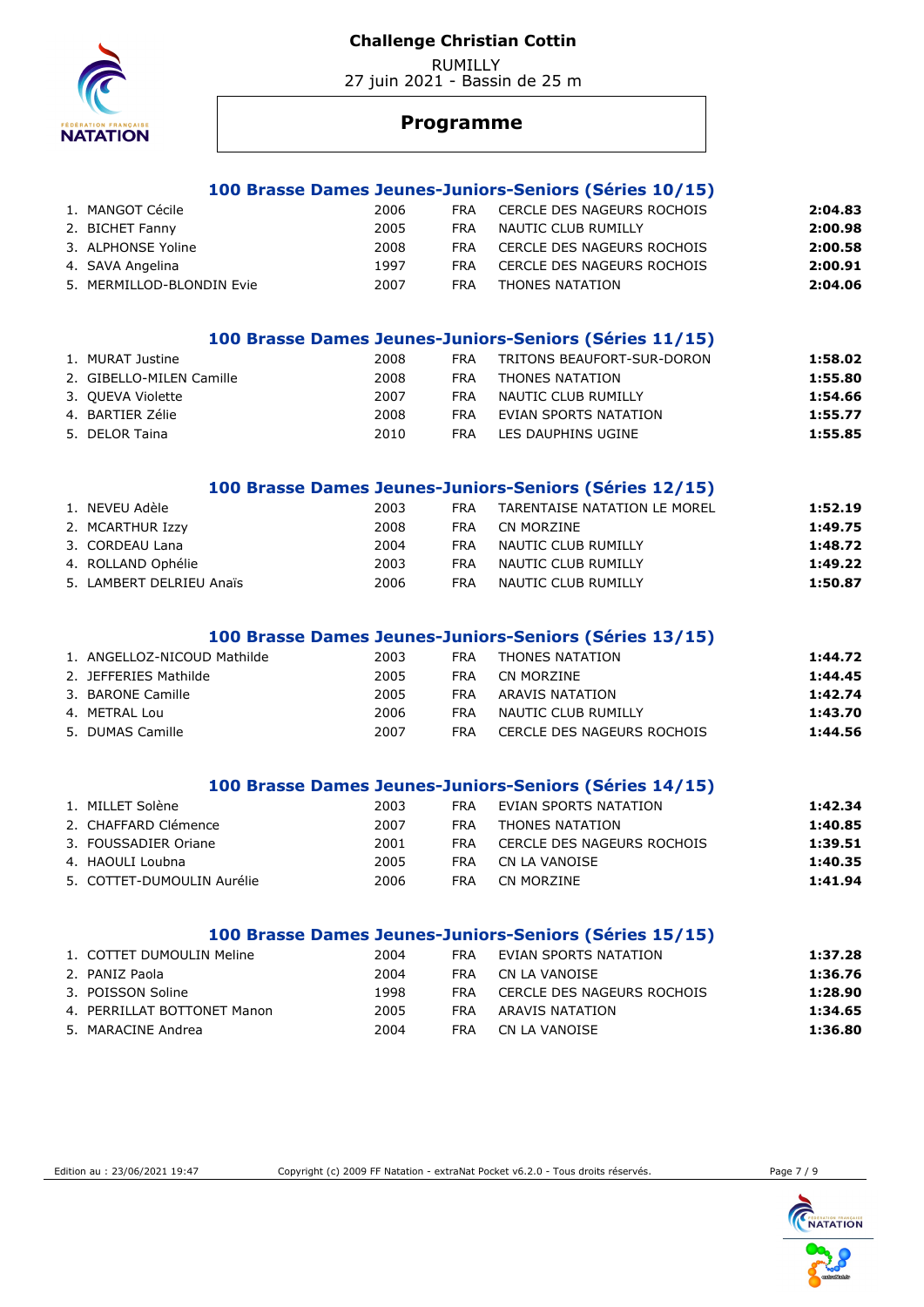

 RUMILLY 27 juin 2021 - Bassin de 25 m

# **Programme**

|                        |      |            | 100 Brasse Messieurs Jeunes-Juniors-Seniors (Séries 1/9) |           |
|------------------------|------|------------|----------------------------------------------------------|-----------|
| 1. LEMAITRE Thomas     | 2007 | <b>FRA</b> | CERCLE DES NAGEURS ROCHOIS                               | <b>AT</b> |
| 2. LAFOND Mae          | 2009 | <b>FRA</b> | NAUTIC CLUB RUMILLY                                      | <b>AT</b> |
| 3. BOCHATON Thomas     | 1995 | <b>FRA</b> | EVIAN SPORTS NATATION                                    | <b>AT</b> |
| 4. BRUGERE Florian     | 2008 | <b>FRA</b> | <b>NAUTIC CLUB RUMILLY</b>                               | <b>AT</b> |
| 5. COUDURIER Nathan    | 2008 | <b>FRA</b> | CERCLE DES NAGEURS ROCHOIS                               | <b>AT</b> |
|                        |      |            |                                                          |           |
|                        |      |            | 100 Brasse Messieurs Jeunes-Juniors-Seniors (Séries 2/9) |           |
| 1. BENAYAD Nadyr       | 2008 | <b>FRA</b> | NAUTIC CLUB RUMILLY                                      | <b>AT</b> |
| 2. CHICOUARD Hugo      | 2008 | <b>FRA</b> | THONES NATATION                                          | <b>AT</b> |
| 3. DUCRETTET Matthieu  | 2002 | <b>FRA</b> | EVIAN SPORTS NATATION                                    | <b>AT</b> |
| 4. ELDER Maxwell       | 2009 | <b>GBR</b> | <b>ARAVIS NATATION</b>                                   | <b>AT</b> |
| 5. VIDAL Raphael       | 2008 | <b>FRA</b> | NAUTIC CLUB RUMILLY                                      | <b>AT</b> |
|                        |      |            | 100 Brasse Messieurs Jeunes-Juniors-Seniors (Séries 3/9) |           |
| 1. LEVET Hyacinte      | 2009 | <b>FRA</b> | <b>CERCLE DES NAGEURS ROCHOIS</b>                        | <b>AT</b> |
| 2. MANCEAU-BARON Bjorn | 2009 | <b>FRA</b> | THONES NATATION                                          | <b>AT</b> |
| 3. ROUX Mattéo         | 2003 | <b>FRA</b> | EVIAN SPORTS NATATION                                    | <b>AT</b> |
| 4. ROUX Kilyann        | 2006 | <b>FRA</b> | <b>EVIAN SPORTS NATATION</b>                             | <b>AT</b> |
| 5. BICHET Tristan      | 2009 | <b>FRA</b> | NAUTIC CLUB RUMILLY                                      | <b>AT</b> |
|                        |      |            | 100 Brasse Messieurs Jeunes-Juniors-Seniors (Séries 4/9) |           |
| 1. BENAYAD Monsef      | 2006 | <b>FRA</b> | NAUTIC CLUB RUMILLY                                      | <b>AT</b> |
| 2. JOSSELIN Victor     | 2008 | <b>FRA</b> | CERCLE DES NAGEURS ROCHOIS                               | <b>AT</b> |
| 3. MÉTRAL Alexandre    | 2009 | <b>FRA</b> | CERCLE DES NAGEURS ROCHOIS                               | <b>AT</b> |
| 4. MOYNE PICARD Jules  | 2006 | <b>FRA</b> | CERCLE DES NAGEURS ROCHOIS                               | <b>AT</b> |
| 5. ALOGAN Erol         | 2008 | <b>FRA</b> | THONES NATATION                                          | <b>AT</b> |
|                        |      |            |                                                          |           |
|                        |      |            | 100 Brasse Messieurs Jeunes-Juniors-Seniors (Séries 5/9) |           |
| 1. NOLIN Charles       | 2008 | <b>FRA</b> | CERCLE DES NAGEURS ROCHOIS                               | <b>AT</b> |
| 2. MAGNIN Léo          | 2008 | <b>FRA</b> | NAUTIC CLUB RUMILLY                                      | <b>AT</b> |
| 3. MUSARD Hugo         | 2007 | <b>FRA</b> | NAUTIC CLUB RUMILLY                                      | 2:13.45   |
| 4. MANGIN Léo          | 2008 | <b>FRA</b> | CERCLE DES NAGEURS ROCHOIS                               | <b>AT</b> |
| 5. CURTO Hyppolyte     | 2006 | <b>FRA</b> | EVIAN SPORTS NATATION                                    | <b>AT</b> |
|                        |      |            | 100 Brasse Messieurs Jeunes-Juniors-Seniors (Séries 6/9) |           |
| 1. THOIRAIN Lilian     | 2008 | <b>FRA</b> | TRITONS BEAUFORT-SUR-DORON                               | 2:05.30   |
| 2. PICHON Antonin      | 2007 | FRA        | CERCLE DES NAGEURS ROCHOIS                               | 2:01.03   |

| 2. PICHON Antonin         | 2007 | FRA.       | CERCLE DES NAGEURS ROCHOIS | 2:01.03 |
|---------------------------|------|------------|----------------------------|---------|
| 3. TISSOT Esteban         | 2007 | <b>FRA</b> | THONES NATATION            | 1:58.51 |
| 4. ANGELLOZ-NICOUD Arthur | 2006 | <b>FRA</b> | THONES NATATION            | 1:58.52 |
| 5. GIROUD Mathéo          | 2007 | <b>FRA</b> | NAUTIC CLUB RUMILLY        | 2:04.76 |